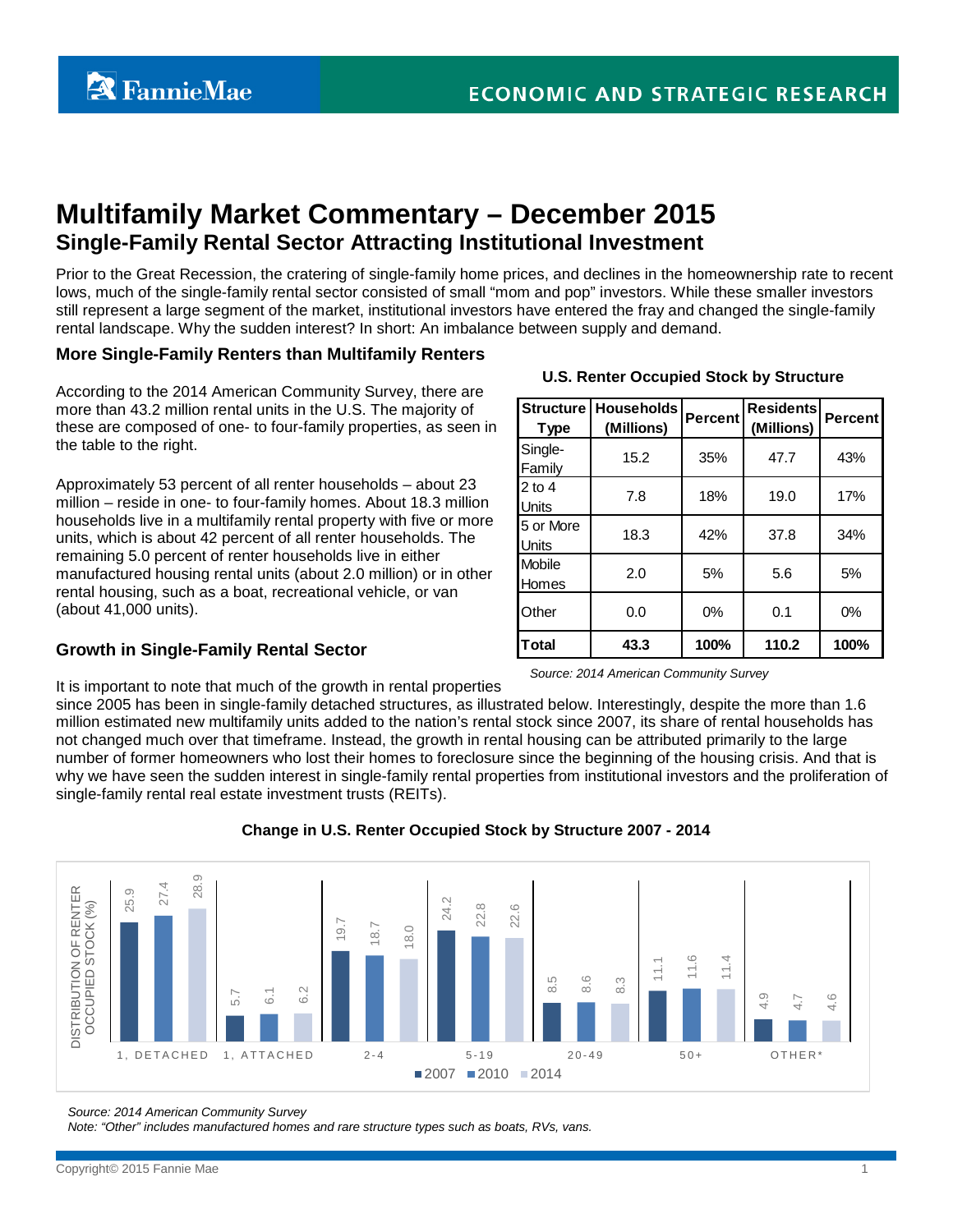#### **Declining Homeownership = Increasing Rentals**

The decline in homeownership rates has helped boost the demand for single-family rentals, even among the younger age cohorts. As seen in the chart at the top right, although all age cohorts have seen a decline in homeownership rates since 2005, younger age groups have fallen more steeply compared to the older aged cohorts. In addition, new housing supply remains out of balance with demand, as evidenced in the second chart, below right. The disconnect between household demand, lower new single-family construction starts, and the ongoing hesitancy of younger buyers to purchase a home – due to lingering student debt, escalating home prices in many metros, or their perception of not being able to qualify for a mortgage – have all converged to pave the way for institutional investors to enter the single-family rental sector.

#### **Bumpy Rent Growth for Single-Family Rentals**

Although 52 percent of renter households reside in single-family homes compared to just 42 percent in multifamily rentals, rent growth in the single-family sector has not kept pace with the robust rent growth experienced in the multifamily sector. As seen in the chart at the bottom right, across the U.S. single-family rents for a three-bedroom home have only grown by about 5.3 percent since 2010. This has resulted in a current average rent level of about \$1,525 per month compared to \$1,495 in early 2010.

In contrast, rents for institutional investment-quality multifamily rental properties have surged by more than 16 percent over the same period. Ongoing demand for multifamily rentals has boosted multifamily rent growth on an uninterrupted basis each quarter since the first quarter of 2010. As a result, asking rents for multifamily properties climbed to an estimated \$1,156 a month as of the second quarter of 2015, compared to just \$995 as of the first quarter of 2010.

Going forward, single-family rentals are expected to produce steady rent growth. Moody's Analytics predicts that single-family rents will grow at about 3.0 percent annually over the next five years, slightly outpacing inflation. However, multifamily rent growth is expected to continue outpacing single-family rentals due primarily to anticipated demand from Millennials forming new households and preferring to rent multifamily properties.







Source: Census Bureau





![](_page_1_Figure_12.jpeg)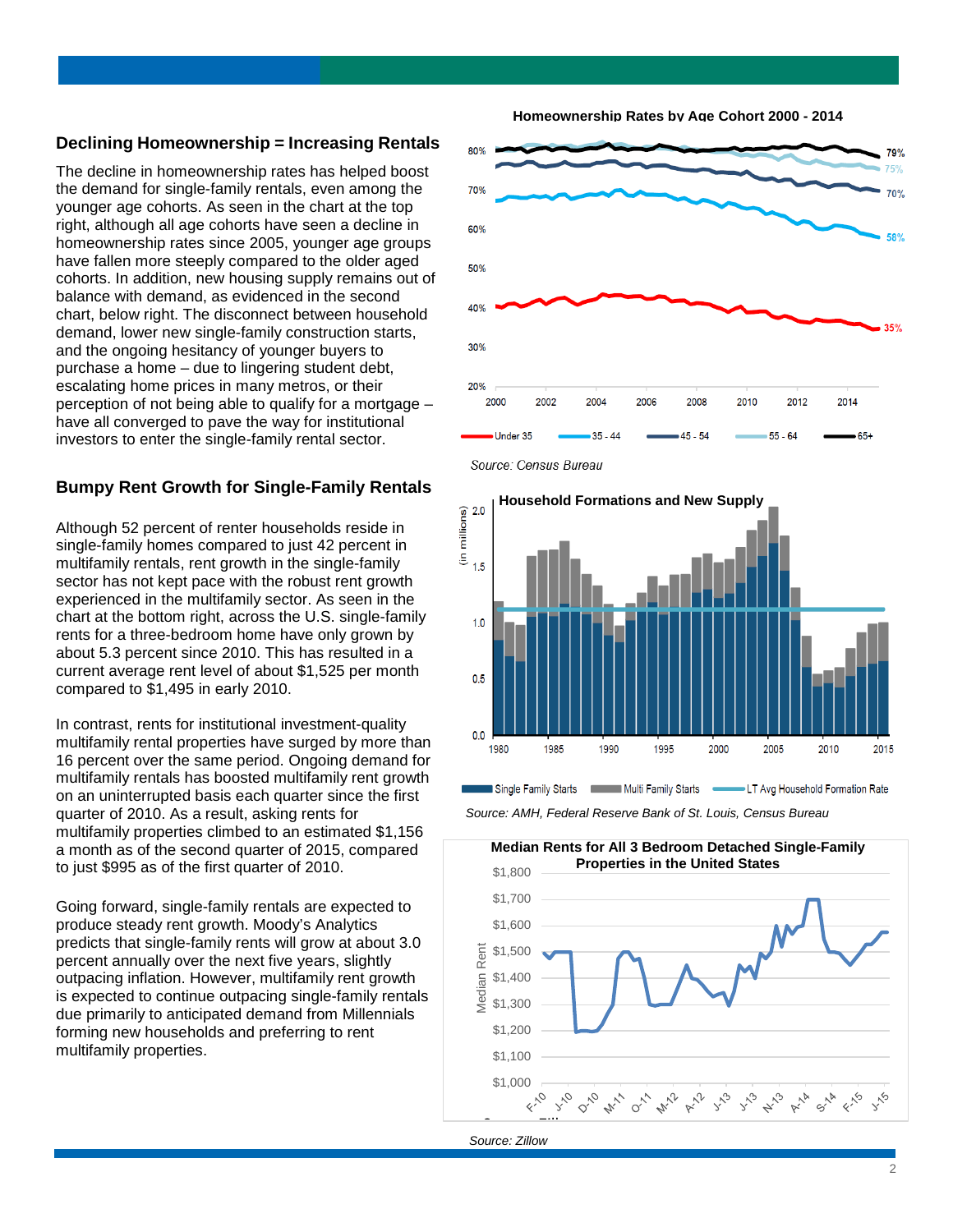## **Not All Markets Are Equal**

Not all metros will experience the same patterns of rent growth in single-family rentals. Indeed, a number of metros most likely have already seen their best single-family rent growth days. As seen in the chart below, Moody's Analytics predicts that San Jose, Austin, and Denver – three high-tech metros that have seen tremendous job growth over the past five years – will see a significant slowdown in rent growth. But other metros are expected to see improved rent growth over the next five years, including Atlanta, Las Vegas, and St. Louis.

![](_page_2_Figure_2.jpeg)

![](_page_2_Figure_3.jpeg)

Source: Moody's Analytics, June 2015

## **Location, Location, Location**

Although there has been an increase in the percentage of single-family renters, it is not evenly distributed across the country. As seen in the chart below, there tend to be concentrations in certain regions. For example, there is a larger percentage of single-family renters in states such as California, Nevada, Arizona, and Georgia – all states that saw big declines in single-family housing prices and large numbers of foreclosures during the recent housing bust. In comparison, there are fewer single-family renter households in the Northeast and even the Midwest. For example, in the New York metro area, single-family renters account for just 11 percent of all renters, closely followed by Boston, at about 15 percent.

![](_page_2_Figure_7.jpeg)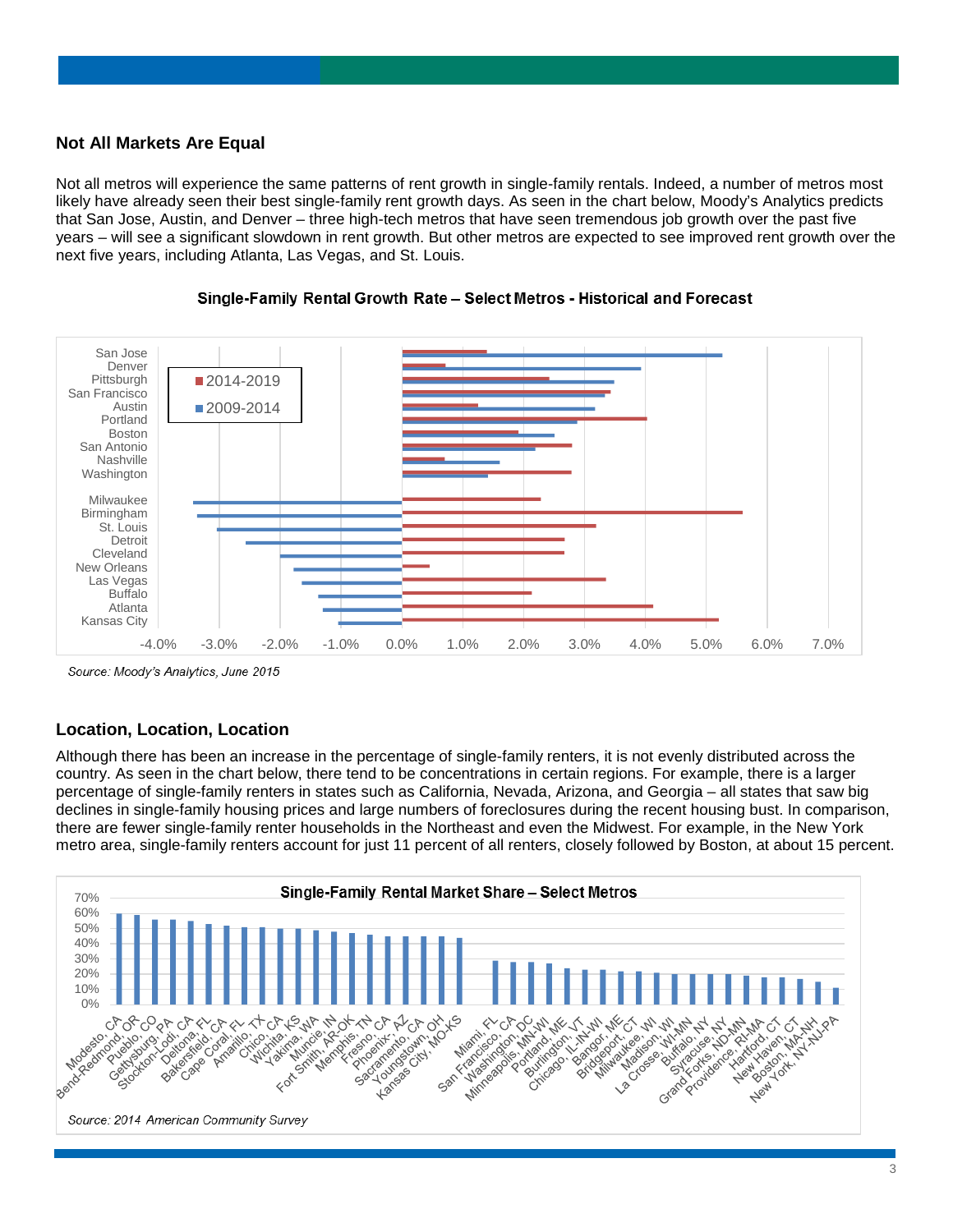#### **Mom and Pop Rule the Single-Family Roost**

Although there are nearly 15 million single-family rental homes in the U.S., only about 1.0 percent are owned by institutional investors. That said, there are a number of institutional investors, both public and private, involved in the single-family rental sector, as seen in the chart and table below. Privately held Invitation Homes, a unit of The Blackstone Group LP, is far and away the largest player, having a portfolio of \$9.0 billion representing 45,000 single-family rental properties. The next largest firm, California-based American Homes 4 Rent, is the largest of the public firms, with a \$7.0 billion portfolio representing about 37,000 properties. And now that Colony American Homes and Starwood Waypoint (SWAY) have announced a merger, their combined portfolio will total about \$7.7 billion, representing 30,000 properties.

#### **Major Institutional Investors in Single-Family Rentals**

![](_page_3_Figure_3.jpeg)

*Source: American Homes 4 Rent, September 2015*

## **Outlook Stable for Single-Family Rentals**

The single-family rental sector has benefitted from the convergence of solid underlying fundamentals over the past few years. On the supply side, due to rising foreclosures, the housing bust produced cheap inventory for institutional investors to purchase. On the demand side, slow but steady job growth helped increase household formations in the rental segment, including demand for single-family housing from homeowners displaced by foreclosed, who are less likely to rent apartments.

In addition, the rise of institutional investors in this segment of the rental housing market has likely helped produce betterquality and better-managed single-family homes, which in turn has made these properties more attractive for many of these displaced homeowners, as well as other renters. As Moody's Analytics stated, institutional investors helped "professionalize the industry." All these factors are expected to continue contributing to demand for single-family rental homes.